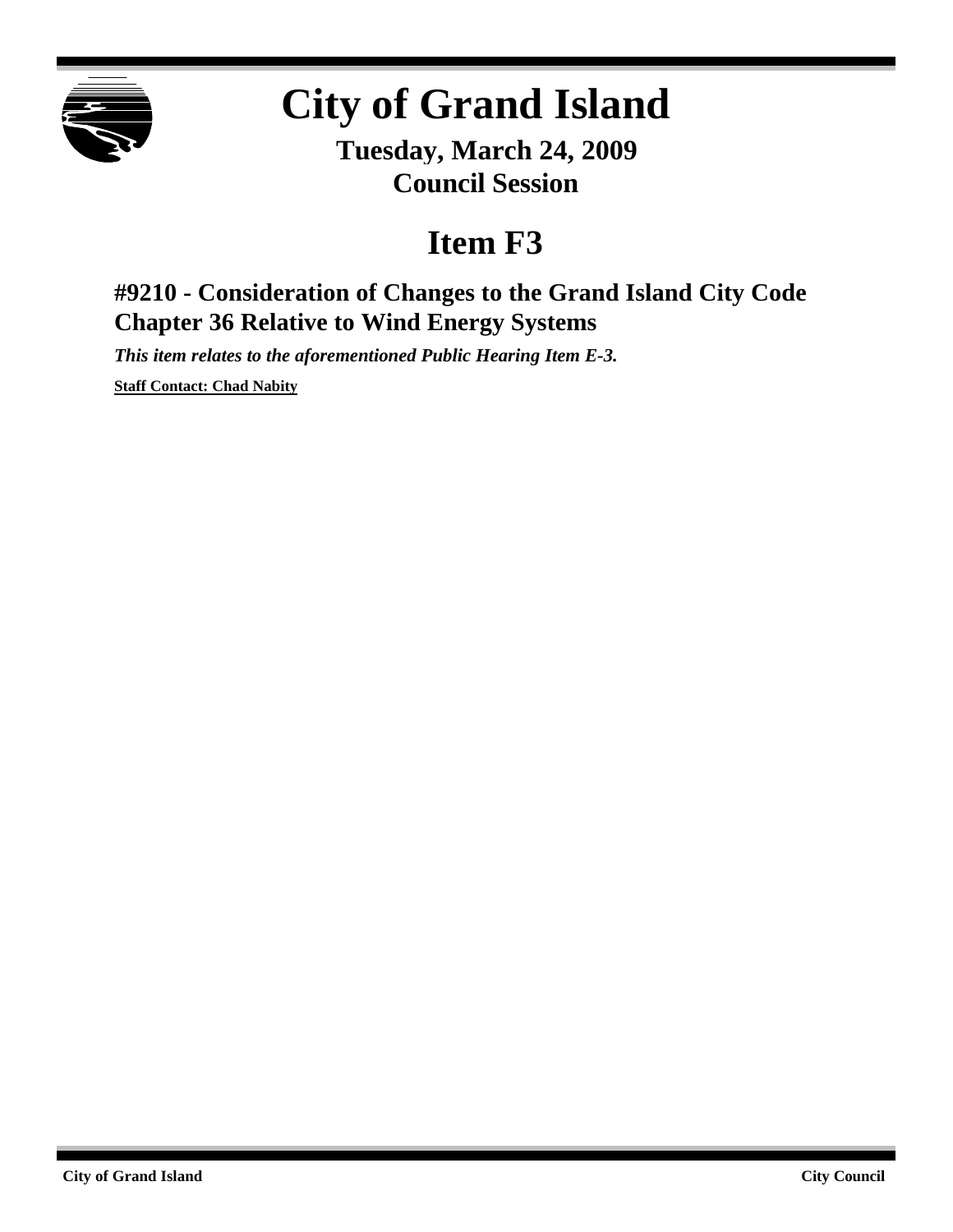#### ORDINANCE NO. 9210

An ordinance to amend Chapter 36 of the Grand Island City Code specifically, to amend Sections 36-103 to provide definitions, standards, setbacks and regulations regarding wind energy systems; to repeal any ordinance or parts of ordinances in conflict herewith; and to provide for publication in pamphlet form and the effective date of this ordinance.

BE IT ORDAINED BY THE MAYOR AND COUNCIL OF THE CITY OF

#### GRAND ISLAND, NEBRASKA:

SECTION 1. Sections 36-103 of the Grand Island City Code are hereby amended

to read as follows:

#### **36-103 Wind Energy Conversion Systems**

#### **Definitions**

The following are defined for the specific use of this section.

- A. **Aggregate Project** shall mean projects that are developed and operated in a coordinated fashion, but which have multiple entities separately owning one or more of the individual WECS within the larger project. Associated infrastructure such as power lines and transformers that service the facility may be owned by a separate entity but are also part of the aggregated project.
- B. **Commercial WECS** shall mean a wind energy conversion system of equal to or greater than 100 kW in total name plate generating capacity.
- C. **Connector Line** shall mean any power conductor that carries electrical power from one or more wind turbines to the point of interconnection with the distribution system.
- D. **Hub Height** shall mean the distance from ground level as measured to the centerline of the rotor.
- E. **Fall Zone** shall mean the area, defined as the furthest distance from the tower base, in which a guyed or tubular tower will collapse in the event of a structural failure. This area may be less than the total height of the structure.
- F. **Meteorological Tower** shall mean, for purposes of this regulation, a tower which is erected primarily to measure wind speed and directions plus other data relevant to siting a Wind Energy Conversion System. Meteorological towers do not include towers and equipment used by airports, the Nebraska Department of Roads, or other applications to monitor weather conditions.

Approved as to Form  $\overline{a}$ March 20, 2009 **¤** City Attorney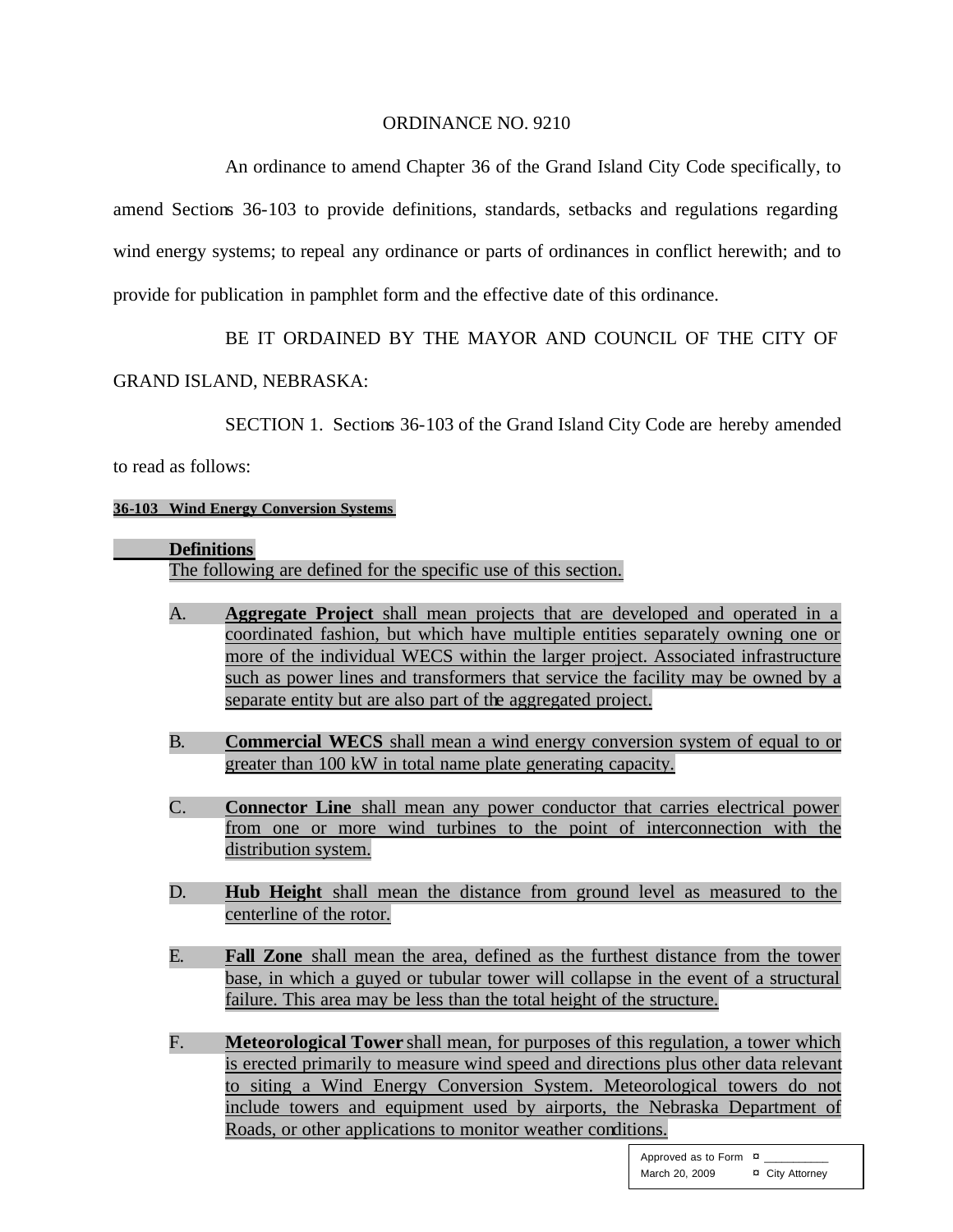- G. **Property Line** shall mean the boundary line of the area over which the entity applying for a Wind Energy Conversion System permit has legal control for the purpose of installing, maintaining and operating a Wind Energy Conversion System.
- H. **Public Conservation lands** shall mean land owned in fee title by State or Federal agencies and managed specifically for conservation purposes, including but not limited to State Wildlife Management Areas, State Parks, federal Wildlife Refuges and Waterfowl Production Areas. For purposes of this regulation, public conservation lands will also include lands owned in fee title by non-profit conservation organizations, Public conservation lands will also include private lands upon which conservation easements have been sold to public agencies or non-profit conservation organizations.
- I. **Rotor Diameter** shall mean the diameter of the circle described by the moving rotor blades.
- J. **Small Wind Energy Conversion System (SWECS)** shall mean a wind energy conversion system consisting of a wind turbine, a tower, and associated control or conversion electronics, which has a rated capacity of not more than 100 kW and which is intended to primarily reduce on-site consumption of utility power.
- K. **Substations** shall mean any electrical facility to convert electricity produced by wind turbines to a higher or lower voltage for interconnection with transmission lines.
- L. **Total Height** shall mean the highest point, above ground level, reached by a rotor tip or any other part of the Wind Energy Conversion System.
- M. **Tower** shall mean the vertical structures, including the foundation, that support the electrical generator, rotor blades, or meteorological equipment.
- N. **Tower Height** shall mean the total height of the Wind Energy Conversion System, between the ground level at the base of the tower and the top of the tower, exclusive of the rotor blades.
- O. **Transmission Line** shall mean the electrical power lines that carry voltages of at least 69,000 volts (69 KV) and are primarily used to carry electric energy over medium to long distances rather than directly interconnecting and supplying electric energy to retail customers.
- P. **Wind Energy Conversion System (WECS)** shall mean an electrical generating facility comprised of one or more wind turbines and accessory facilities, including but not limited to: power lines, transformers, substations and meteorological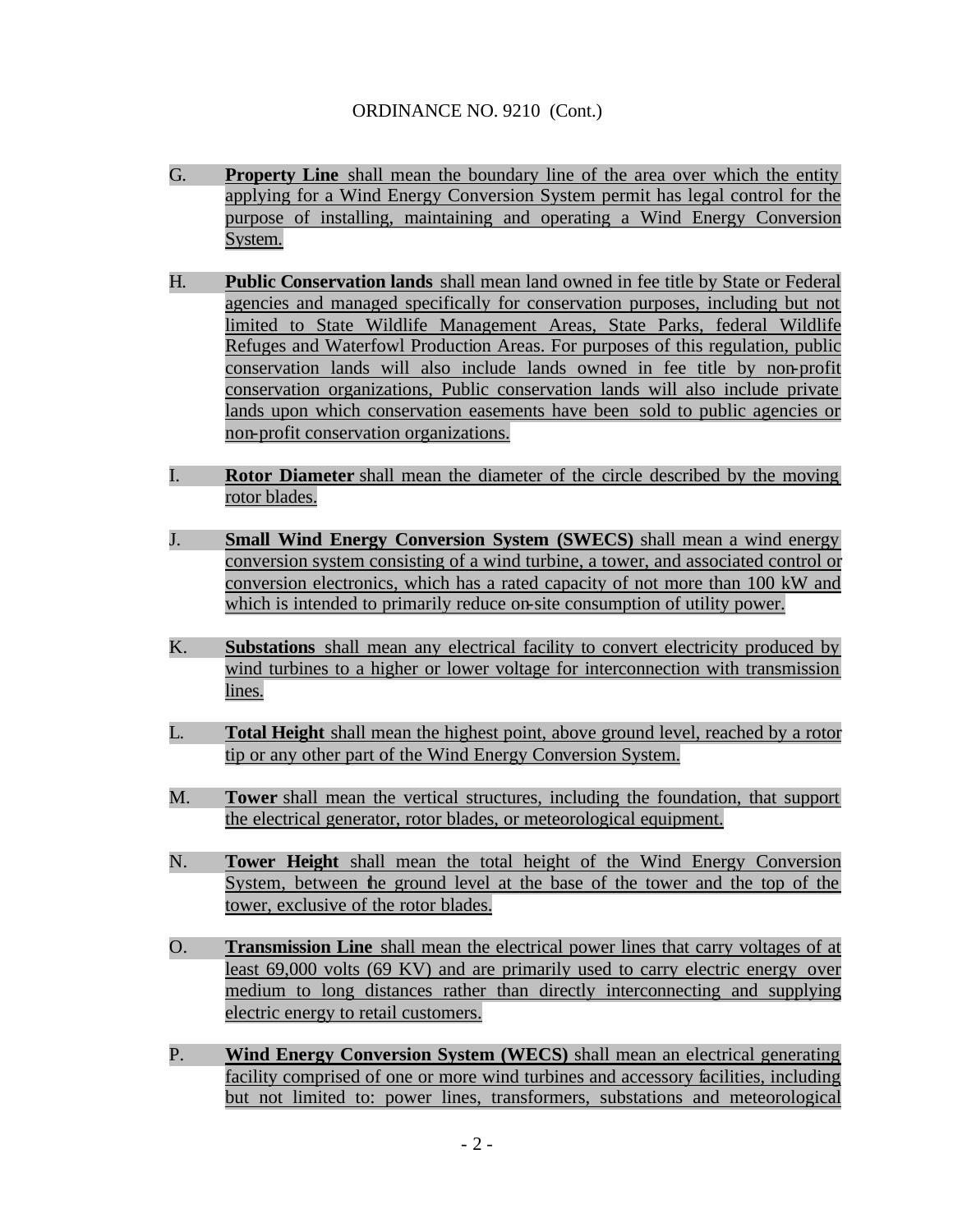towers that operate by converting the kinetic energy of wind into electrical energy, which may be used on-site or distributed into the electrical grid.

Q. **Wind Turbines** shall mean any piece of electrical generating equipment that converts the kinetic energy of blowing wind into electrical energy using airfoils or similar devices to capture the wind.

#### **Small Wind Energy Conversion Systems**

#### **Purpose**

It is the purpose of this regulation to promote the safe, effective and efficient use of wind energy systems installed to reduce the on-site consumption of utility supplied electricity.

#### **Requirements**

Small wind energy conversion systems shall be permitted as an Accessory Use within any district where the use is listed and allowed. Certain requirements as set forth below shall be met:

#### **A. Tower Height**

- 1. For all residential or residentially zoned properties tower height shall be limited to 80 feet or the maximum height for a structure in that district, tower must meet required setbacks.
- 2. For non-residential or non-residentially zoned properties between 20,000 square feet and one acre tower height shall be limited to 80 feet or the maximum height for a structure in that district, tower must meet required setbacks.
- 3. For non-residential or non-residentially zoned properties greater than one acre in size, there is no limitation on tower height, except that the tower must meet required setbacks.

#### **B. Minimum Lot Size**

1. Towers shall not be permitted on any lot of less than 20,000 square feet

#### **C. Setbacks**

1. No part of the wind system structure, including guy-wire anchors, may extend closer than 10 feet to the property lines of the installation site; tower must meet required underlying setbacks.

#### **D. Noise**

1. Small wind energy systems shall not exceed 60 dBA, as measured at the closet neighboring inhabited dwelling unit.

2. The noise level may be exceeded during short term events such as utility outages and/or severe wind storms, wind speeds of greater than 50 miles per hour.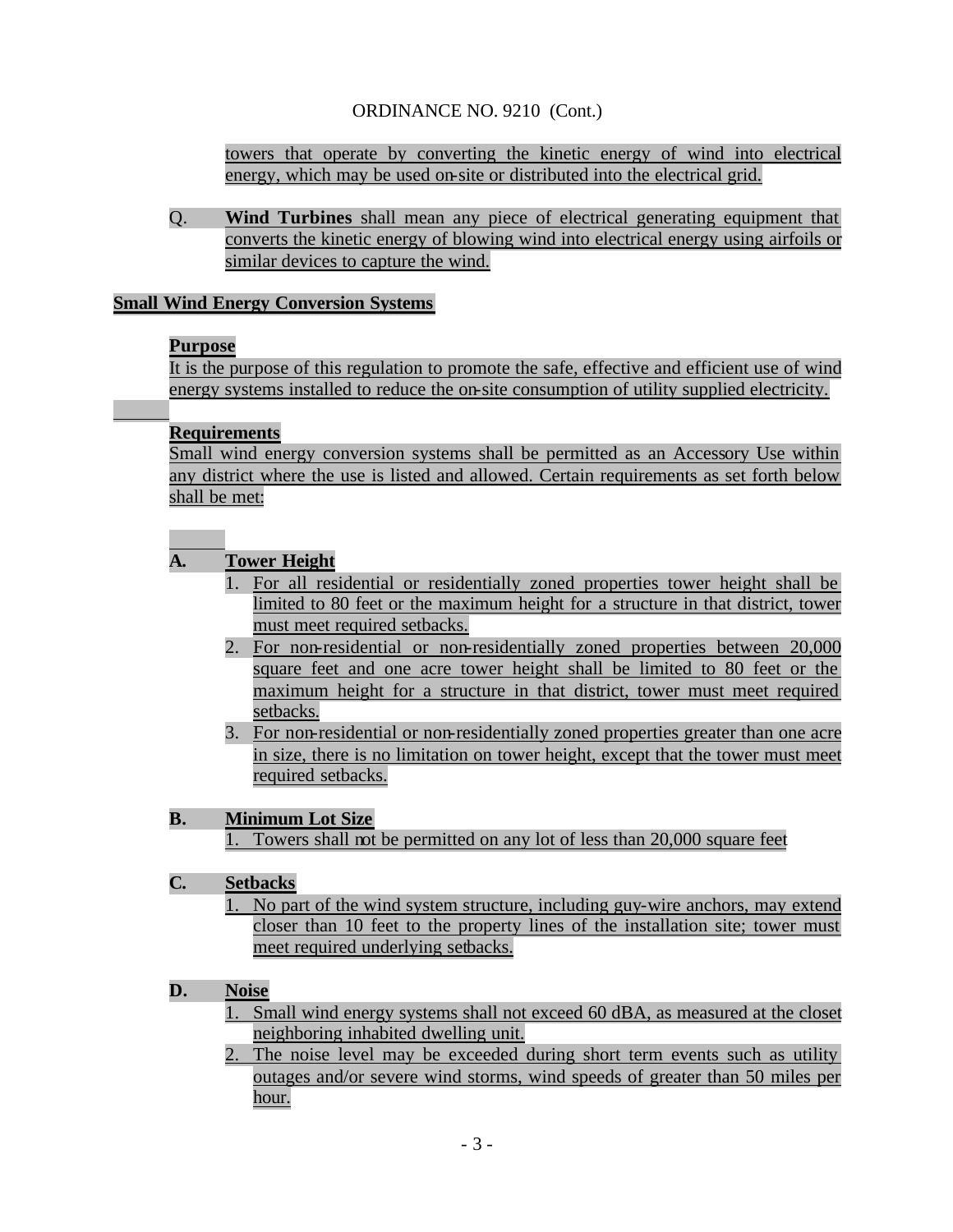#### **E. Approved Wind Turbines**

1. Small wind turbines must have been approved under the Emerging Technologies program of the California Energy Commission or any other small certification program recognized by the American Wind Energy Association.

#### **F. Compliance with Building and Zoning Codes**

- 1. Applications for small wind energy systems shall be accomplished by standard drawings of the wind turbine structure, including the tower base, and footings.
- 2. An engineering analysis of the tower showing compliance with official building code of the governing body and/or the State of Nebraska and certified by a licensed professional engineer shall also be submitted.

#### **G. Compliance with FAA Regulations**

- 1. Small wind energy conversion systems must comply with applicable FAA regulations, including any necessary approvals for installations close to airports.
- 2. No small wind energy system shall be installed until evidence has been given that the Central Nebraska Regional Airport has been informed of the applicant's intent to install a SWECS.

#### **H. Compliance with National Electrical Code**

1. Permit applications for small wind energy systems shall be accompanied by a line drawing of the electrical components in sufficient detail to allow for a determination that the manner of installation conforms to the National Electrical Code and the National Electric Safety Code.

#### **I. Utility Notification**

- 1. No small wind energy system shall be installed until evidence has been given that the utility company has been informed of the customer's intent to install an interconnected customer-owned generator.
- 2. Off-grid systems shall be exempt from this requirement.

#### **Setbacks**

All towers for SWECS shall adhere to the setbacks established in the following table:

|        |                       | <b>Required Setbacks for SWECS Towers</b>                                                                          |  |
|--------|-----------------------|--------------------------------------------------------------------------------------------------------------------|--|
|        | <b>Property Lines</b> | One times the total height plus underlying                                                                         |  |
|        |                       | setback                                                                                                            |  |
|        | Road                  | total height plus underlying<br>the<br>times<br>One)                                                               |  |
|        | Rights of -Way*       | setback                                                                                                            |  |
|        | Rights of-<br>Other   | total height plus underlying<br>the<br>times<br>One                                                                |  |
|        | Wav                   | setback                                                                                                            |  |
| $\ast$ |                       | The setback shall be measured from any future Rights-of-Way if a planned change or expanded Right-of-Way is known. |  |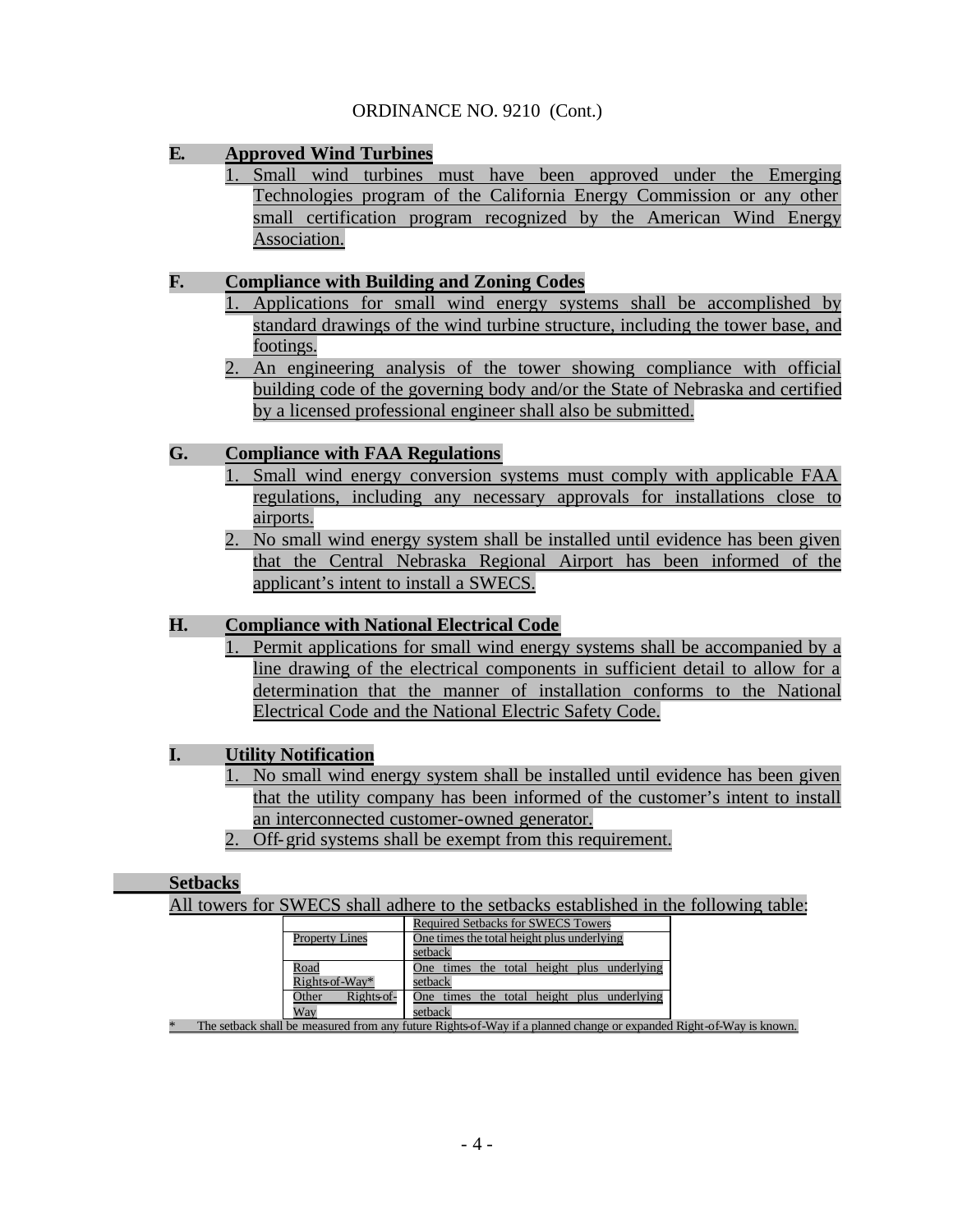#### **Commercial/Utility Grade Wind Energy Conversion Systems**

#### **Purpose**

It is the purpose of this regulation to promote the safe, effective and efficient use of commercial/utility grade wind energy conversion systems within the City of Grand Island and its Extraterritorial Zoning Jurisdiction

#### **Requirements**

Commercial/Utility Grade wind energy systems shall be a Conditional Use within the AG-2 Secondary Agricultural District, the TA Transitional Agriculture District and the AG-SI Special Agriculture/Industrial Zone. The following requirements and information shall be met and supplied:

- A. The name(s) of project applicant.
- B. The name of the project owner.
- C. The legal description and address of the project.
- D. A description of the project including: Number, type, name plate generating capacity, tower height, rotor diameter, and total height of all wind turbines and means of interconnecting with the electrical grid.
- E. Site layout, including the location of property lines, wind turbines, feeder lines, and all related accessory structures. This site layout shall include distances and be drawn to scale.
- F. Certification by an Engineer competent in disciplines of WEC's.
- G. Documentation of land ownership or legal control of the property.
- H. The latitude and longitude of individual wind turbines; included with this shall be an area or zone in close proximity that meets all setbacks; where actual WEC will be considered.
- I. A USGS topographical map, or map with similar data, of the property and surrounding area, including any other Wind Energy Conversion System, within 10 rotor distances of the proposed Wind Energy Conversion System not owned by the applicant.
- J. Location of migratory waterfowl flyways, wetlands, scenic, and natural areas within 1,320 feet of the proposed Wind Energy Conversion System.
- K. An Acoustical Analysis that certifies that the noise requirements within this regulation can be met
- L. The applicant shall supply the emergency management agency and/or fire departments with a basic emergency response plan.
- M. FAA and FCC permit, if necessary. Applicant shall submit permit or evidence that the permit has been filed with the appropriate agencies and that the Central Nebraska Regional Airport has been notified of the project.
- N. Evidence that there will be no inference with any commercial and/or public safety communication towers.
- O. Decommissioning Plan as required by this regulation.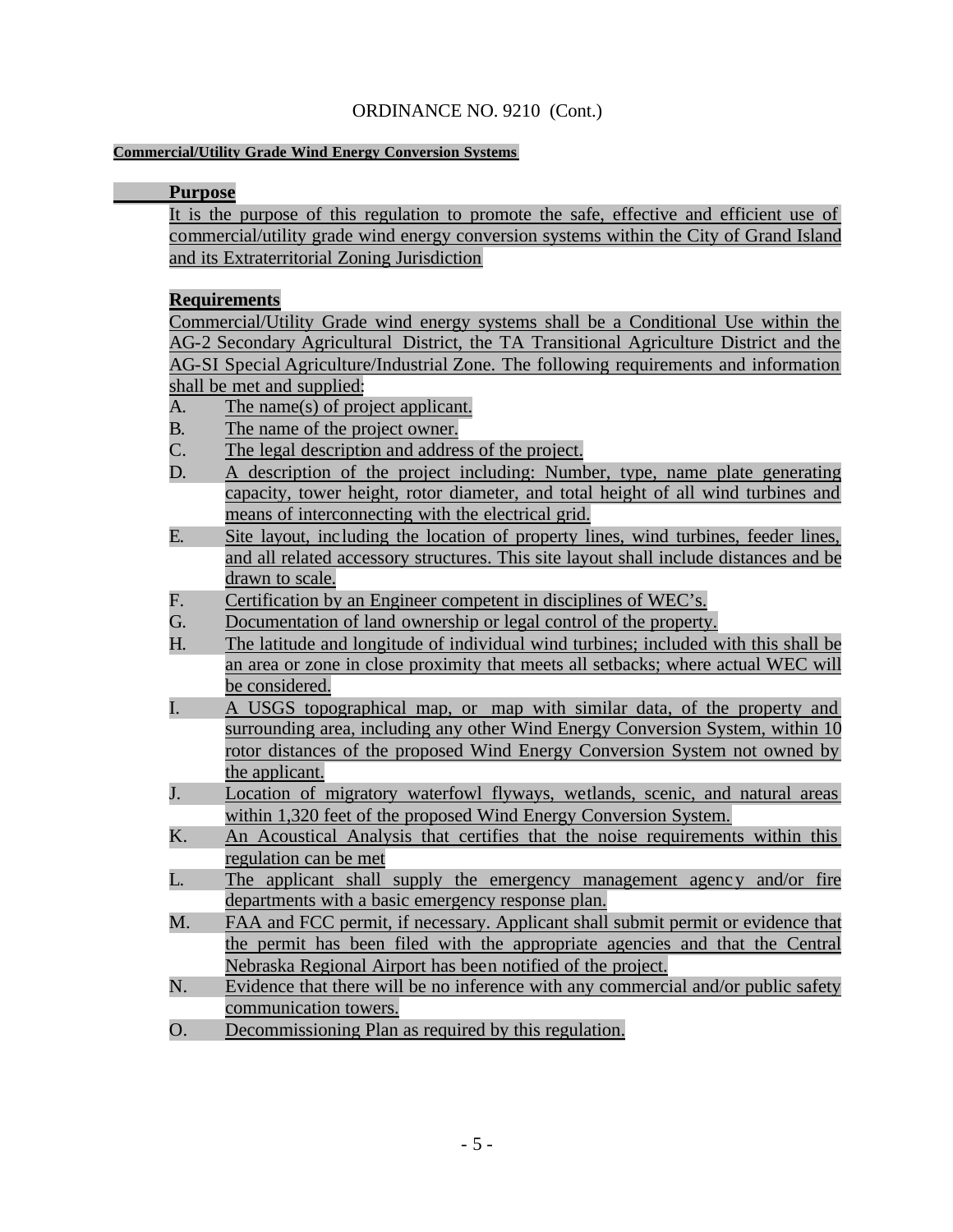#### **Setbacks**

All towers shall adhere to the setbacks established in the following table:

|                                      | THE LOW OLD BHAIL AGHOLO TO THE BOTOACHD CBTAOHBHCG HE THE TOHOW HILE TADIU. |                              |
|--------------------------------------|------------------------------------------------------------------------------|------------------------------|
|                                      | Wind Turbine-<br>Commercial/Utility WECS                                     | <b>Meteorological Towers</b> |
| <b>Property Lines</b>                | 150 feet from property lines; however, the setback may be                    | One times the tower height.  |
|                                      | less when two adjoining property owners are within the                       |                              |
|                                      | aggregate project.                                                           |                              |
| Neighboring<br><b>Dwelling Units</b> | 1,000 feet                                                                   | One times the tower height.  |
| Road                                 | One-half the rotor diameter.                                                 | One times the tower height.  |
| Rights of-Way*                       |                                                                              |                              |
| Rights of-<br>Other                  | NA                                                                           | NA                           |
| Way                                  |                                                                              |                              |
| Wildlife                             | 600 feet                                                                     | 600 feet                     |
| <b>Management Areas</b>              |                                                                              |                              |
| and State                            |                                                                              |                              |
| <b>Recreational Areas</b>            |                                                                              |                              |
| <b>USFW</b><br>Wetlands,             | 600 feet                                                                     | 600 feet                     |
| Types III, IV, and V                 |                                                                              |                              |
| Other structures and                 | One-half the rotor diameter.                                                 | One times the tower height.  |
| cemeteries adjacent                  |                                                                              |                              |
| to the applicant's                   |                                                                              |                              |
| sites                                |                                                                              |                              |
| Other existing                       | $\overline{\text{NA}}$                                                       | <u>NA</u>                    |
| WECS not owned                       |                                                                              |                              |
| by the applicant.                    |                                                                              |                              |
|                                      |                                                                              |                              |

\* The setback shall be measured from any future Rights-of-Way if a planned change or expanded Right-of-Way is known.

#### **Special Safety and Design Standards**

All towers shall adhere to the following safety and design standards:

- A. Clearance of rotor blades or airfoils must maintain a minimum of 12 feet of clearance between their lowest point and the ground.
- B. All Commercial/Utility WECS shall have a sign or signs posted on the tower, transformer and substation, warning of high voltage. Other signs shall be posted on the tower base or perimeter fencing with emergency contact information.
- C. All wind turbines, which are a part of a commercial/utility WECS, shall be installed with a tubular, monopole type tower.
- D. Consideration shall be given to painted aviation warnings on all towers less than 200 feet.
- E. Color and finish: All wind turbines and towers that are part of a commercial/utility WECS shall be white, grey, or another non-obtrusive color. Blades may be black in order to facilitate deicing. Finishes shall be matte or non-reflective.
- F. Lighting:

Lighting, including lighting intensity and frequency of strobe, shall adhere to but not exceed requirements established by the FAA permits and regulations. Red strobe lights shall be used during nighttime illumination to reduce impacts on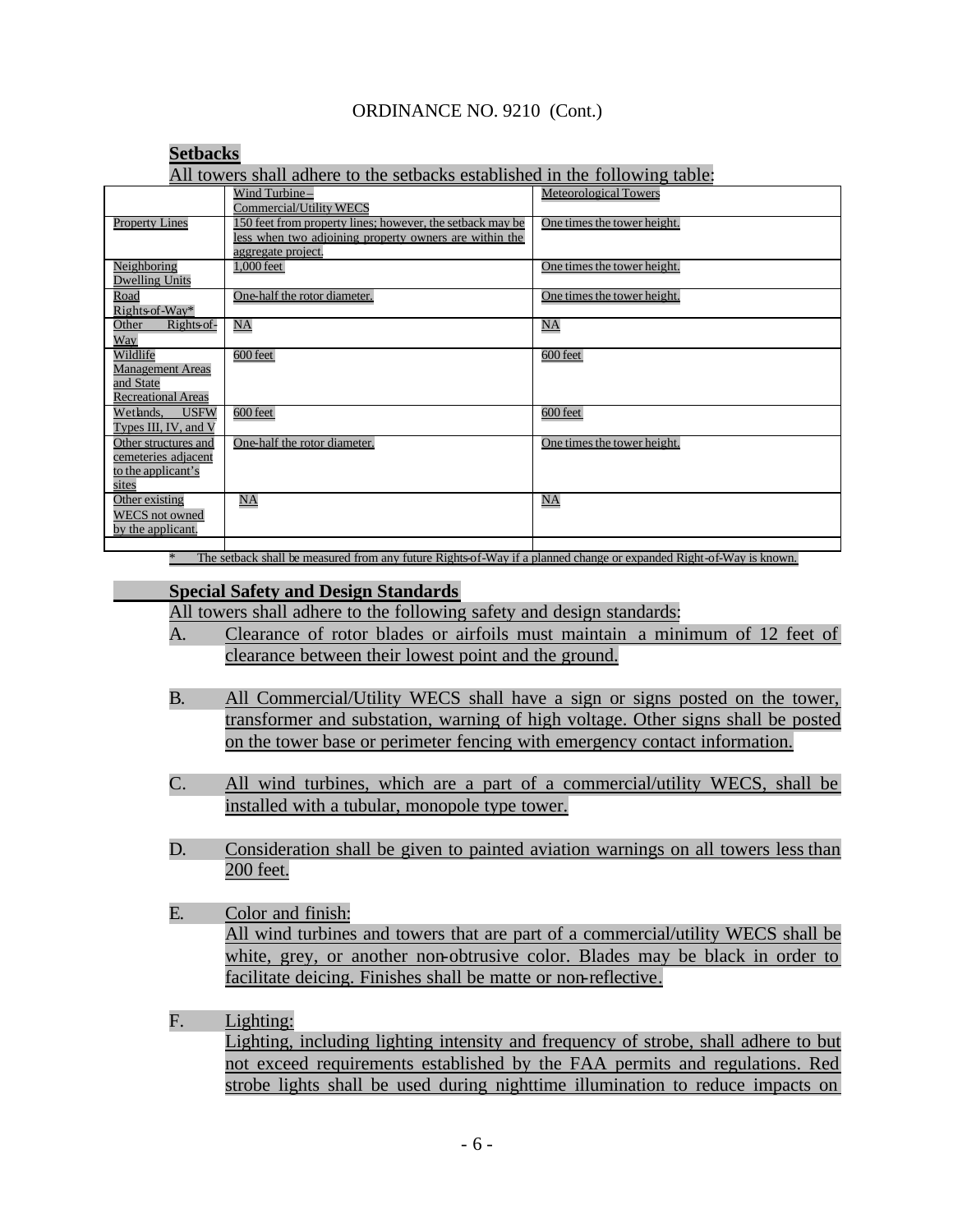neighboring uses and migratory birds. Red pulsating incandescent lights should be avoided.

- G. Other signage: All other signage shall comply with the sign regulations found in the City Code.
- H. Feeder Lines: All communications and connector lines associated with the project distribution system installed as part of a WECS shall be buried. Where obstacles to the buried lines create a need to go above ground, these lines may be placed above ground only to miss the obstacle.
- I. Waste Disposal: Solid and Hazardous wastes, including but not limited to crates, packaging materials, damaged or worn parts, as well as used oils and lubricants, shall be removed from the site promptly and disposed of in accordance with all applicable local, state and federal regulations.
- J. Discontinuation and Decommissioning: A WECS shall be considered a discontinued use after one year without energy production, unless a plan is developed and submitted to the Zoning Administrator outlining the steps and schedule for returning the WECS to service. All WECS and accessory facilities shall be completely removed to twelve feet below ground level within 180 days of the discontinuation of use. The 180 days may be extended if proof of weather delays is provided.

Each Commercial/Utility WECS shall have a Decommissioning plan outlining the anticipated means and cost of removing WECS at the end of their serviceable life or upon use being discontinued. The cost estimates shall be made by a competent party; such as a Professional Engineer, a contractor capable of decommissioning or a person with suitable expertise or experience with decommissioning. The plan shall also identify the financial resources that will be available to pay for decommissioning and removal of the WECS and accessory facilities. The initial plan shall be submitted with the application. An updated plan shall be filed with the City every 5 years.

K. Noise: No Commercial/Utility WECS shall exceed 50 dBA at the nearest structure or use occupied by humans.

#### L. Interference:

The applicant shall not cause interference with power quality of area utility feeder circuits and shall not introduce noise to the connected electric distribution system. WECS shall not cause interference with any commercial or public safety electromagnetic communications, such as radio, telephone, microwaves, or television signals. The applicant shall notify all electric utilities and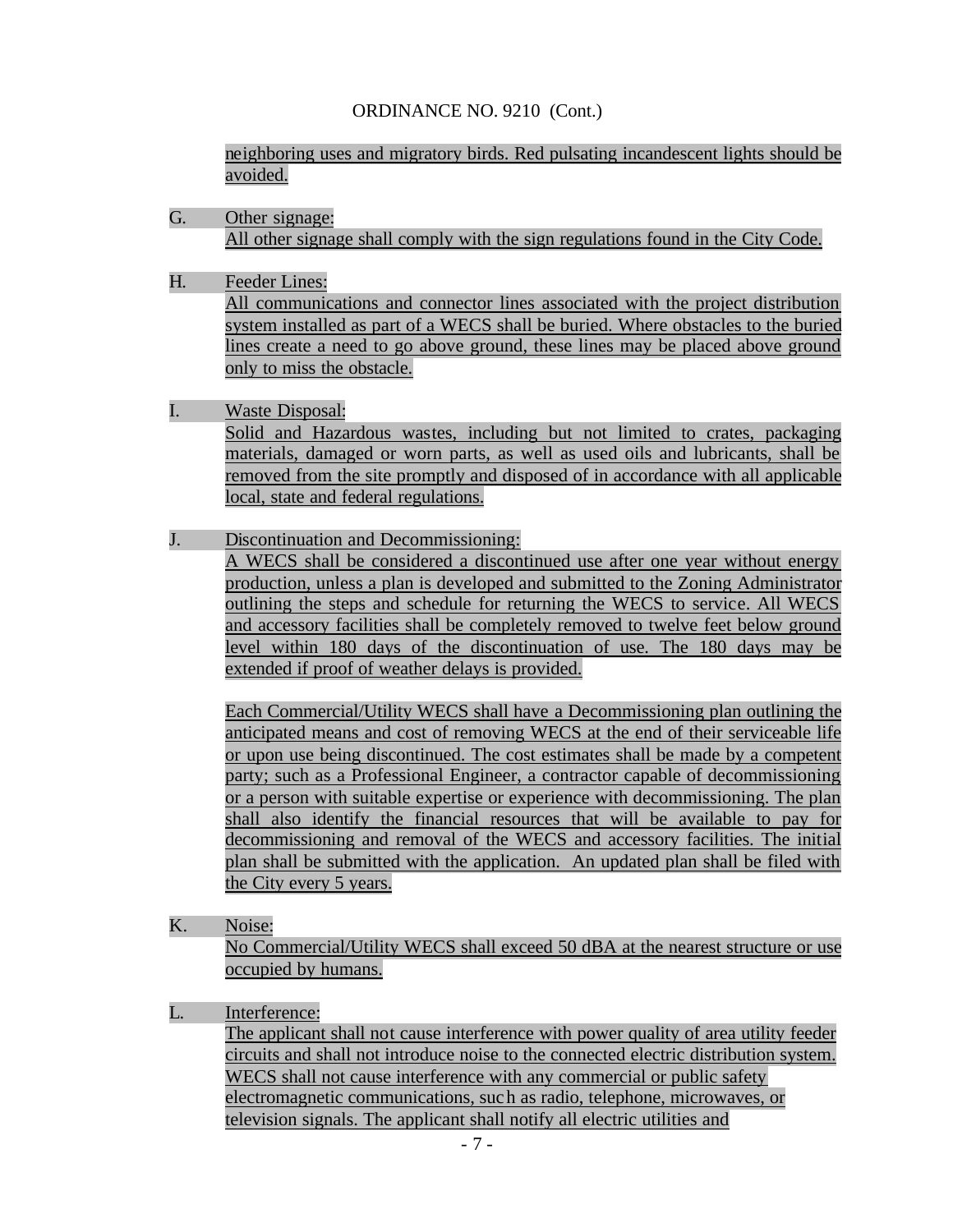#### communication tower operators within five miles of the proposed WECS location upon application for permits.

#### M. Environmental Permits: The developer shall present evidence the project meets the environmental permitting requirements of all applicable state and federal agencies if such permits are required.

N. Drainage System: The applicant shall be responsible for immediate repair of damage to public drainage systems stemming from construction, operation or maintenance of the WECS.

#### **§36-103. Wind Energy Systems**

In any zoning district, a conditional use permit may be granted to allow wind energy conversion system, including

such devices as wind charger, windmill, or wind turbine; subject to the following conditions:

 $-(A)$  The distance from any tower support base to any tower support base of another wind energy device under other ownership shall be a minimum of five  $(5)$  rotor distances figured by the size of the largest rotor.

 (B) The wind energy system operation shall not cause interference to the radio and television reception on adjoining property.

 (C) To limit climbing access to the tower, a fence six (6) feet high with a locking portal shall be placed around the tower base or the tower climbing apparatus shall be limited to no more than twelve feet from the ground, or the tower may be mounted on a roof top.

 (D) The setback distances from all lot lines to any tower support base shall be determined according to the following setback table:

| Rotor Diameter    | Setback Distance    | Minimum Lot          |
|-------------------|---------------------|----------------------|
| 5 feet            | <del>100 feet</del> | <del>.0 Acre</del>   |
| 10 feet           | <del>165 feet</del> | <del>2.5 Acres</del> |
| 15 feet           | $220$ feet          | 4.5 Acres            |
| 20 feet           | $270$ feet          | 6.75 Acres           |
| $25$ feet         | <del>310 feet</del> | 9.0 Acres            |
| 30 feet           | 340 feet            | 10.75 Acres          |
| 35 feet or larger | <del>365 feet</del> | <b>25 Acres</b>      |

#### SETBACK TABLE

<sup>1</sup>Where there are several towers under single ownership the minimum lot areas may be adjusted down provided the minimum setback distances are met on all perimeter units. In addition, the landing areas for all internal towers and rotors shall be within the property owned by the operator.

 (E) Data pertaining to the machine's turbine safety and stability shall be filed with the application. Such data shall include turbine safety and acceptance results from tests conducted by a qualified individual or organization based upon standards set by the U.S.